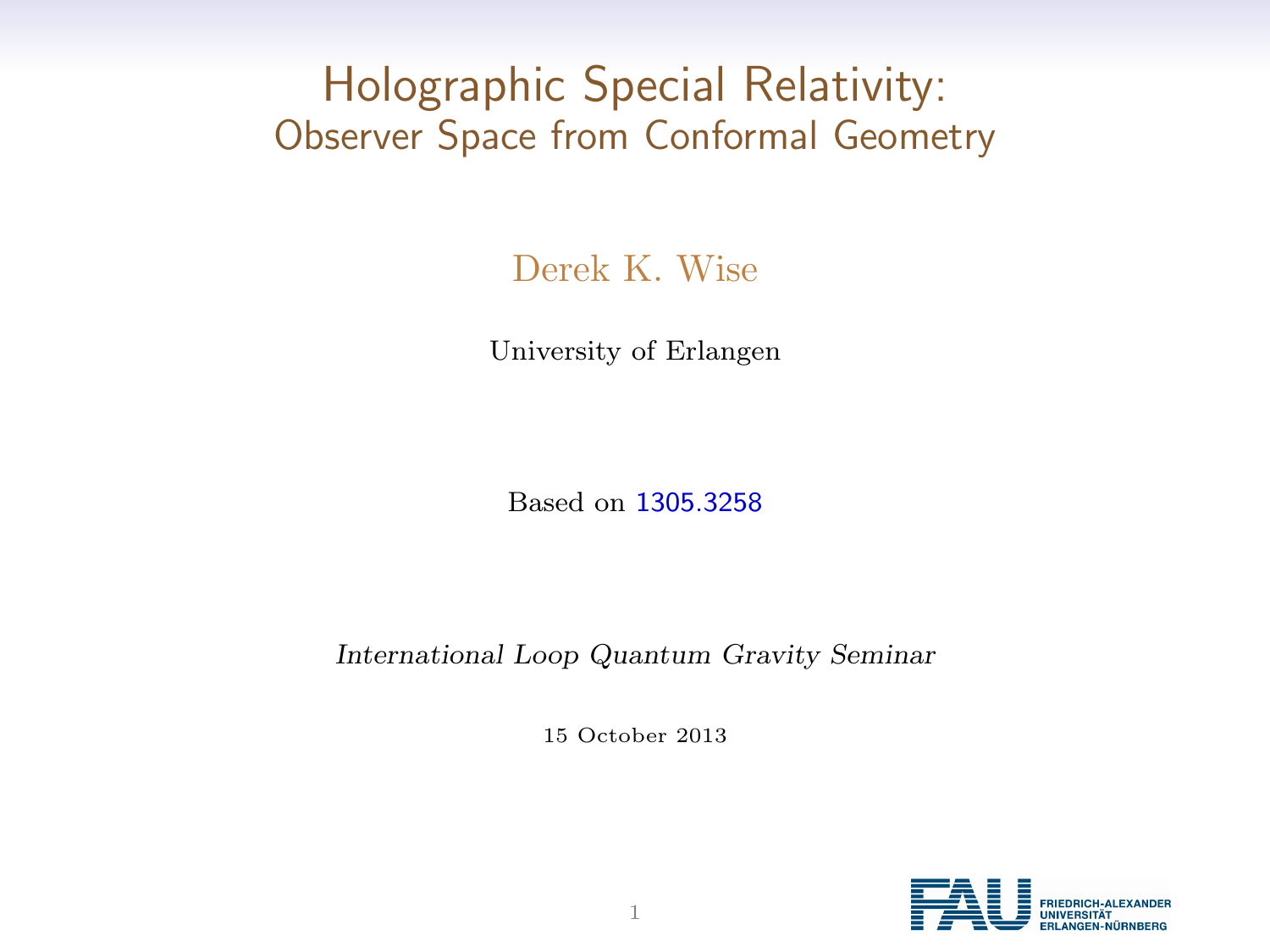## Holographic special relativity

(Special) relativity is not fundamentally about spacetime. It is about how different observers' viewpoints relate to each other.

Spacetime is one way to understand these viewpoints:

- Lorentzian manifold M
- An *observer* is a unit future-directed timelike tangent vector

but not the only way ....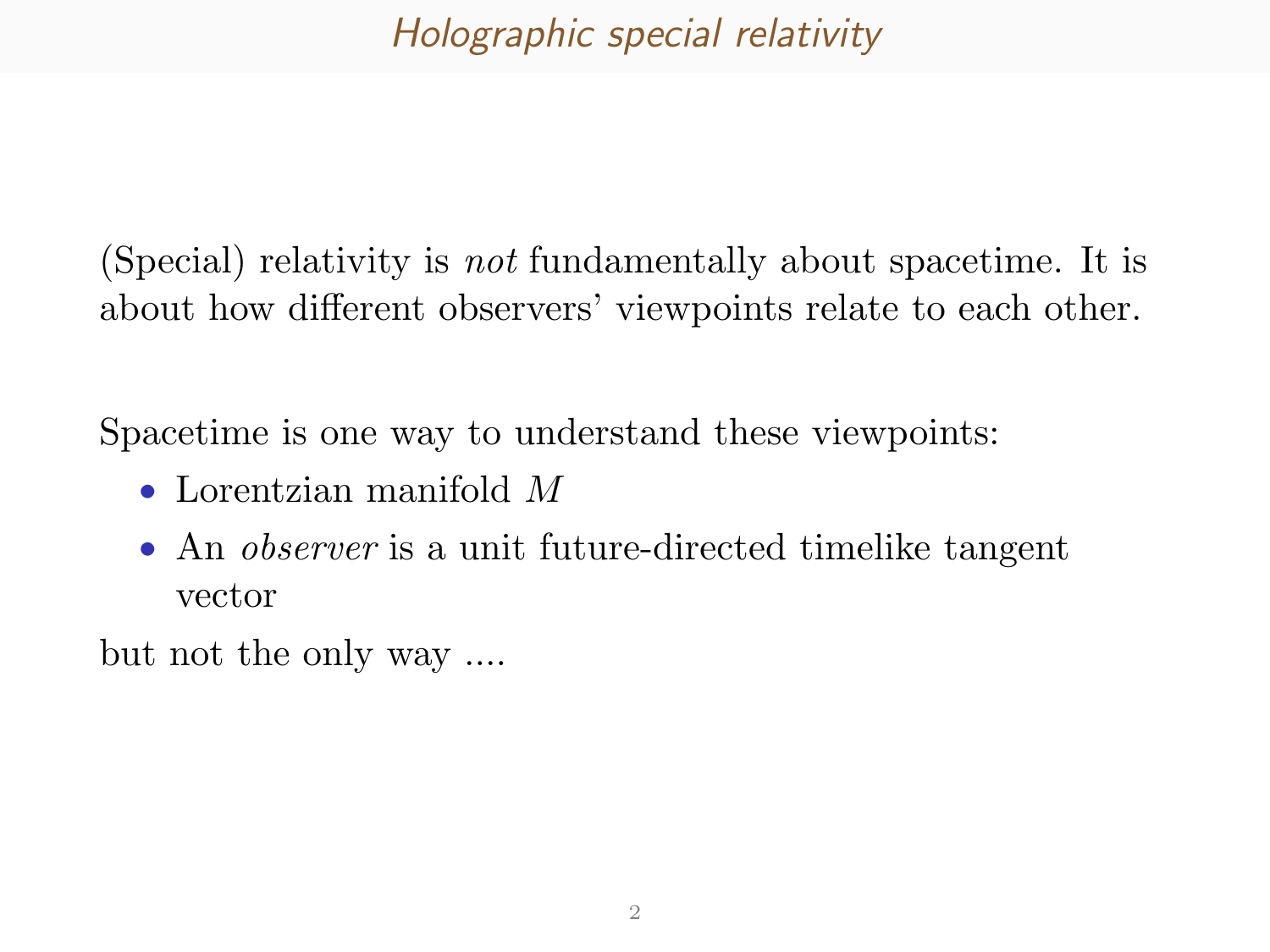### **Motivations**

- $(A)dS/CFT$
- Shape dynamics (a conjecture)
- Observer space geometries . . .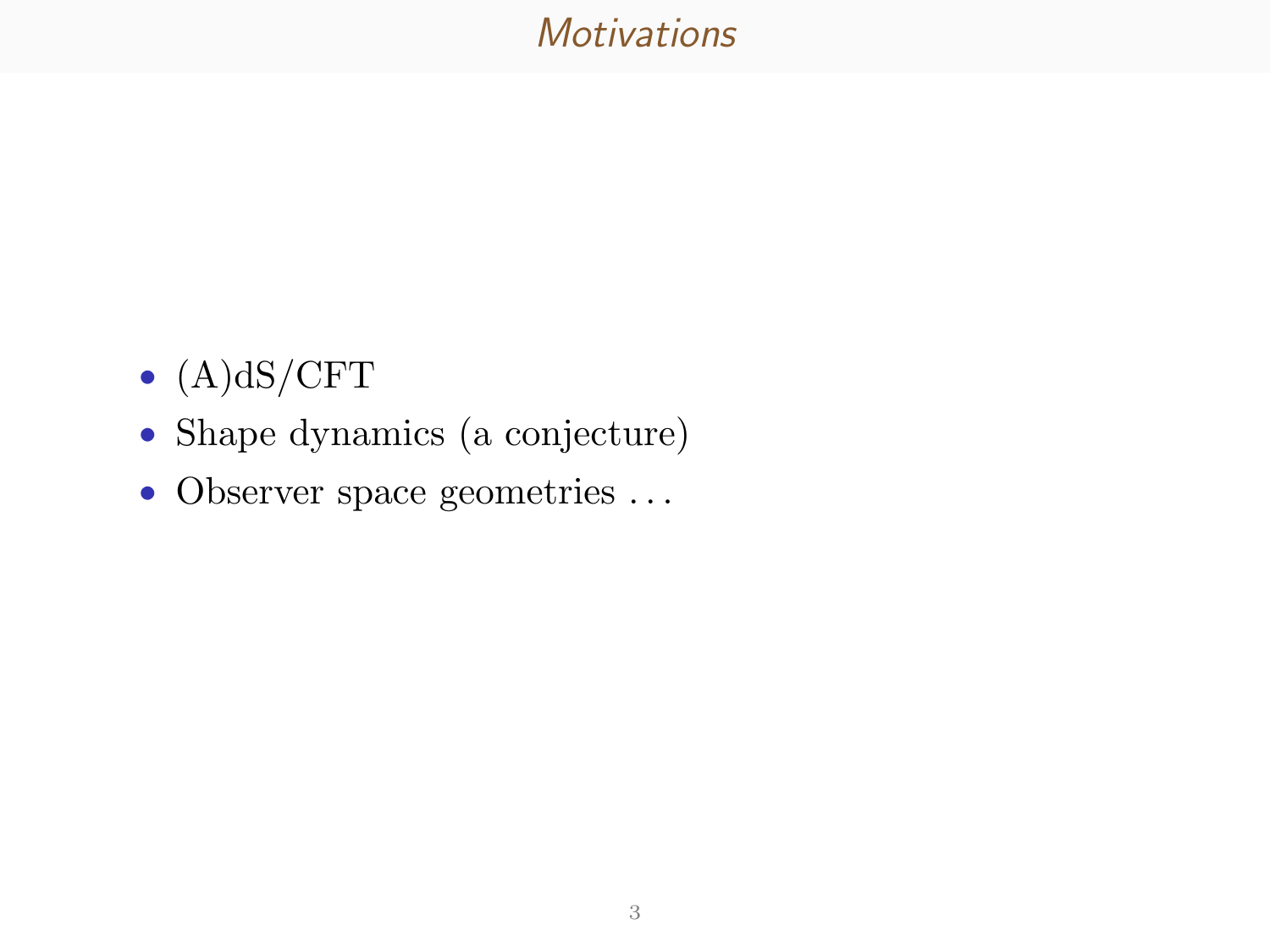# Observer Space

"Universal" geometry for theories of space and time.

- Relates covariant and canonical pictures of gravity [S. Gielen, DKW, [1111.7195](http://arxiv.org/abs/1111.7195/), [1206.0658](http://arxiv.org/abs/1206.0658/); DKW, [1310.1088](http://arxiv.org/abs/1310.1088/)]
- "Einstein equations on observer space"
	- ⇒ Spacetime as a quotient of observer space Einstein equations on reconstructed spacetime

[SG, DKW, [1210.0019](http://arxiv.org/abs/1210.0019/)]

- More general than Lorentzian spacetime:
	- Preferred-foliation (e.g. Hořava grav.) [S. Gielen, [1301.1692](http://arxiv.org/abs/1301.1692/)]
	- Finsler spacetime [M. Hohmann, [1304.5430](http://arxiv.org/abs/1304.5430/)]
	- No spacetime at all (e.g. relative locality)
	- From conformal geometry [now!]

Defined in terms of Cartan geometry....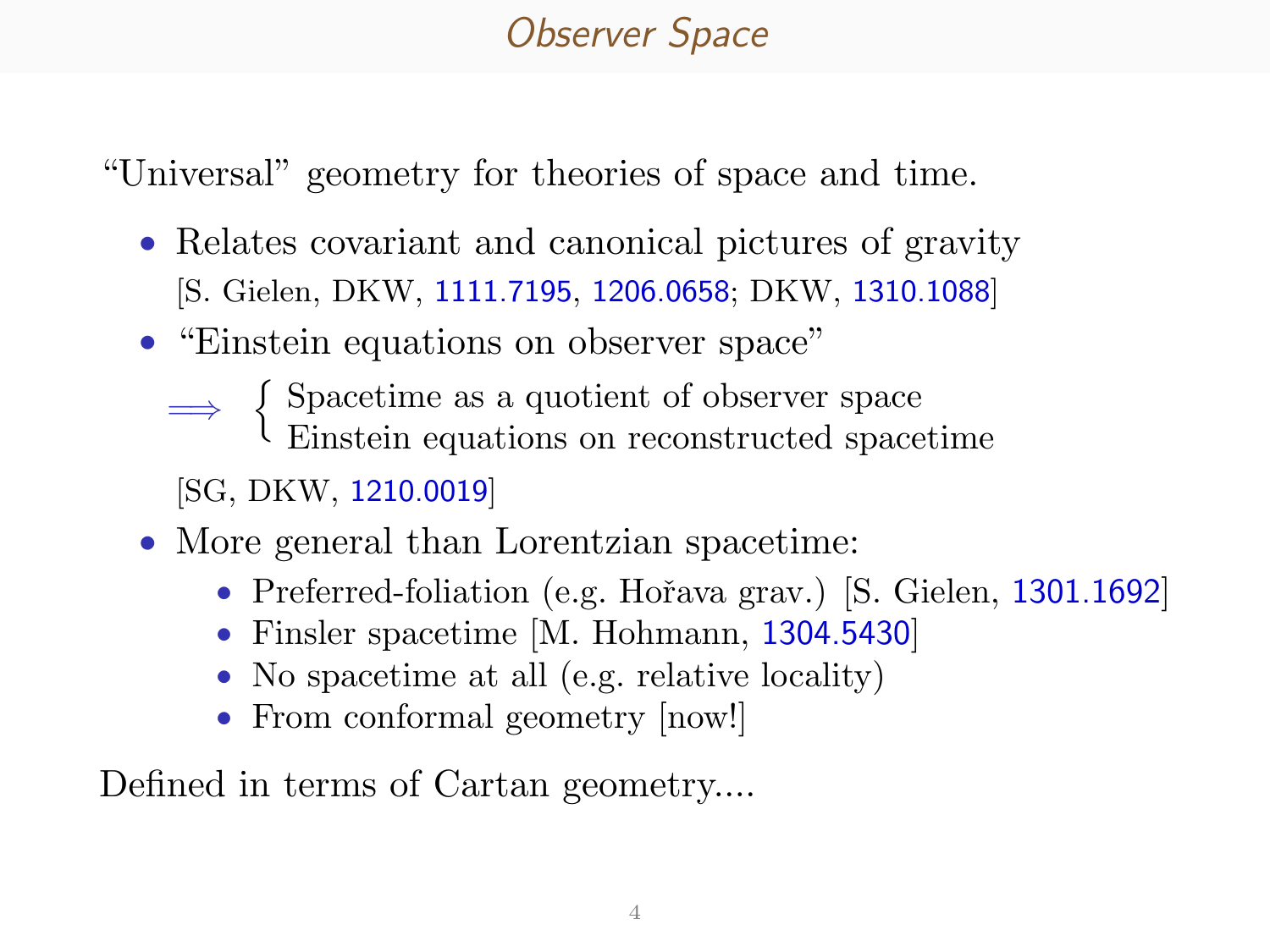### Cartan geometry



(Adapted from diagram by R.W. Sharpe.)

5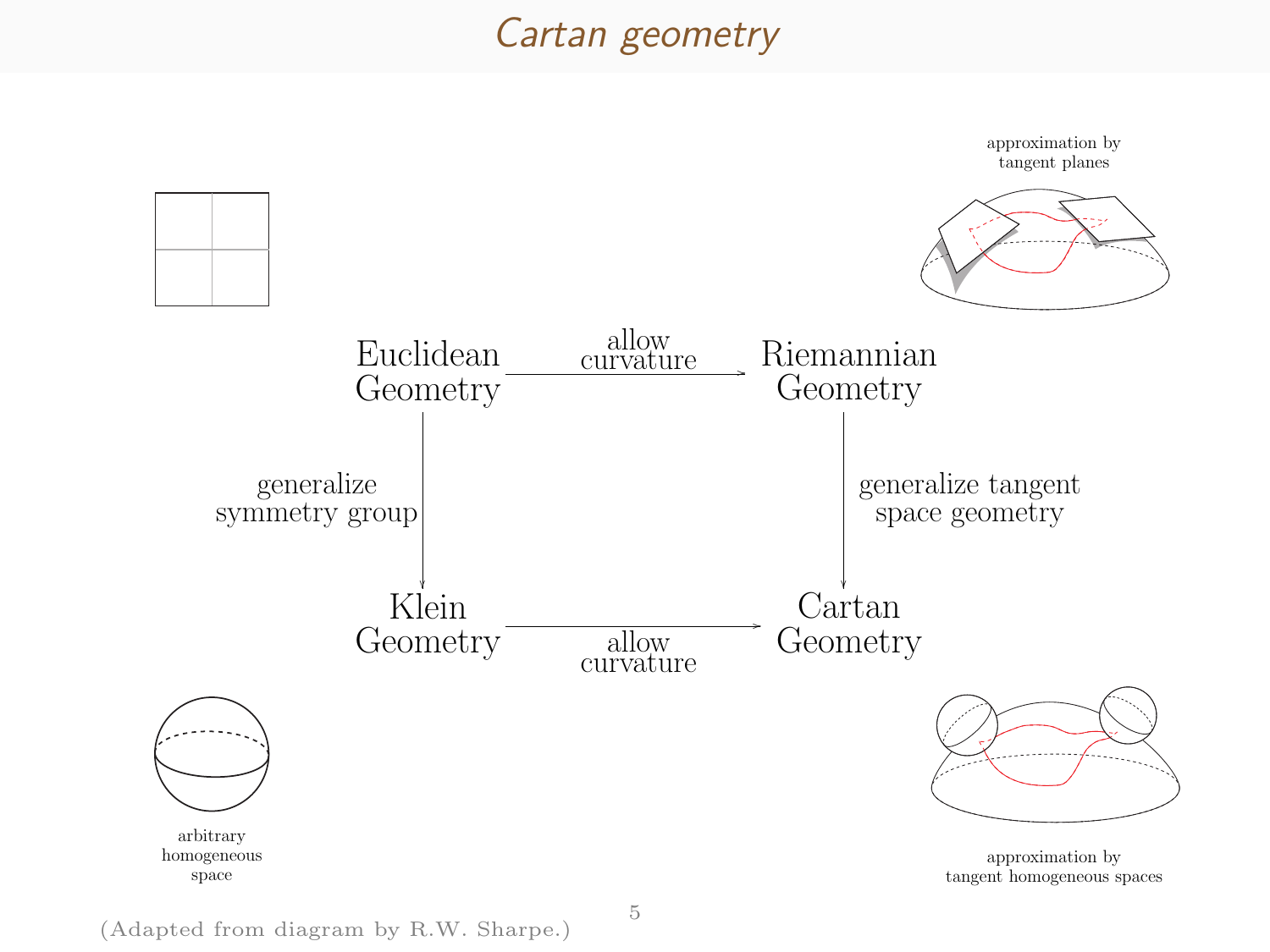### Definition of Observer Space geometry

De Sitter space is the homogeneous space  $S^{3,1} \cong SO_o(4,1)/SO(4,1).$ 

 $SO<sub>o</sub>(4, 1)$  acts transitively on observers, with stabilizer  $SO(3)$ , so the observer space (unit future tangent bundle) of de Sitter space is  $SO<sub>o</sub>(4, 1)/SO(3)$ .

Definition: An observer space geometry is a Cartan geometry modeled on de Sitter observer space  $SO<sub>o</sub>(4, 1)/SO(3)$ .

(...or Minkowski or AdS analogs, ... also in other dimensions)

Basic example: The unit future tangent bundle of a Lorentzian manifold has a canonical observer space geometry.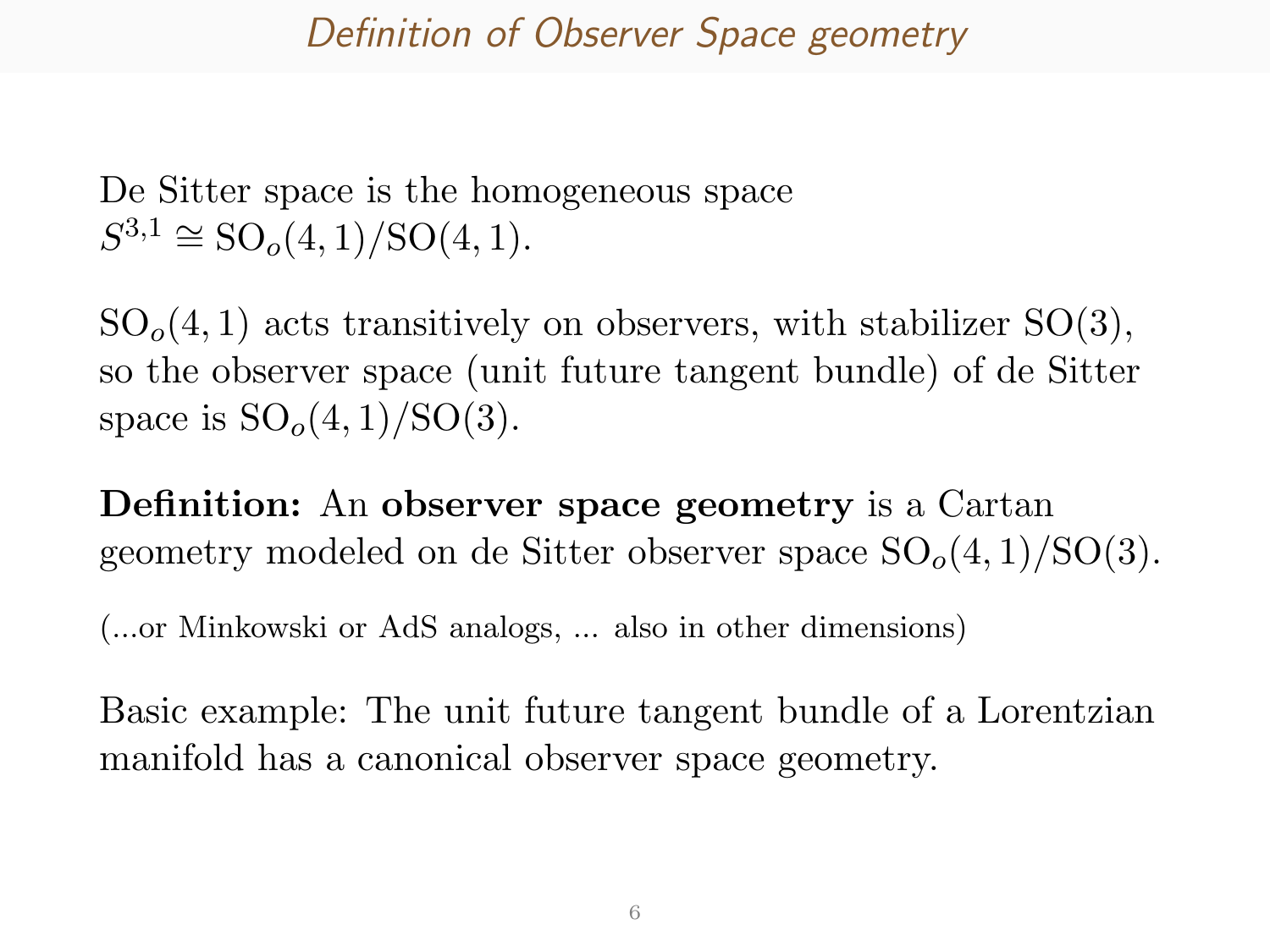## Observer Space

Mathematical punchline of this talk:

### Theorem:

- 1. An nd conformal geometry canonically determines a  $(2n+1)d$  observer space geometry.
- 2. If the conformal geometry is the standard *n*-sphere, the observer space geometry is the observer space of  $n + 1$ de Sitter spacetime.

⇒ de Sitter special relativity without de Sitter spacetime. =⇒ possibility for observer space dynamics from conformal space, rather than spacetime.

I will stick to  $n = 3$ , and talk about part 2 until the end, i.e. how to construct the observer space of de Sitter spacetime from conformal space...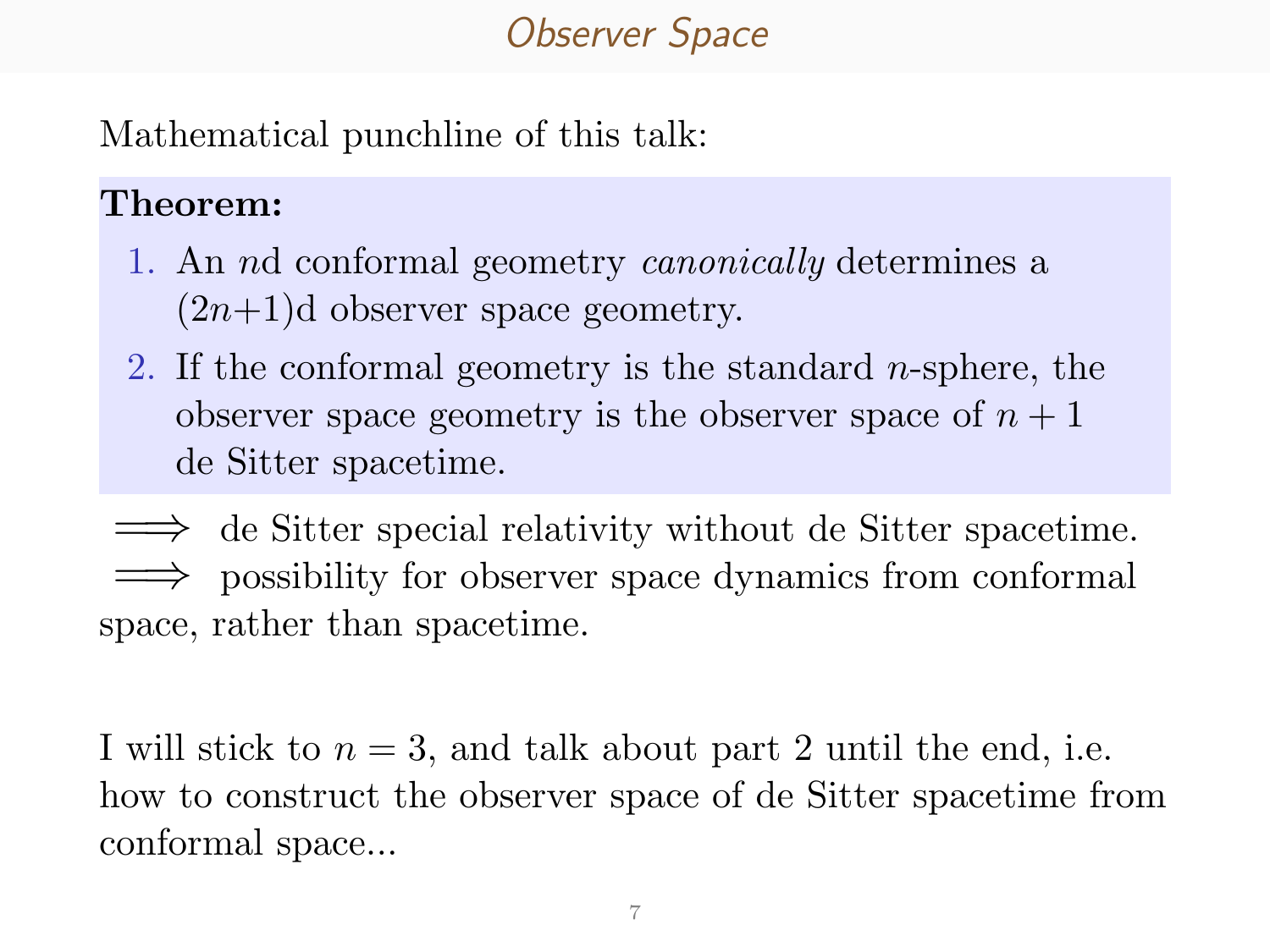#### Observers in de Sitter spacetime

### $\mathbb{R}^{4,1}$  — "ambient space"

All of the spaces we need inherit an action of  $G := SO<sub>o</sub>(4, 1)$ from the action of  $SO<sub>o</sub>(4, 1)$  on  $\mathbb{R}^{4,1}$ :

- de Sitter spacetime  $S^{3,1}$  (unit spacelike pseudosphere)
- hyperbolic space  $H<sup>4</sup>$  (unit future-timelike pseudosphere)
- ambient future/past light cones  $C^+$ ,  $C^-$
- conformal 3-sphere  $P(\mathcal{C})$  (projective lightcone in  $\mathbb{R}^{4,1}$ )
- observer space  $O \cong \{(x, u) \in S^{3,1} \times H^4 : \eta(x, u) = 0\}$
- inertial observer space  $\overline{O}$  (space of timelike geodesics)

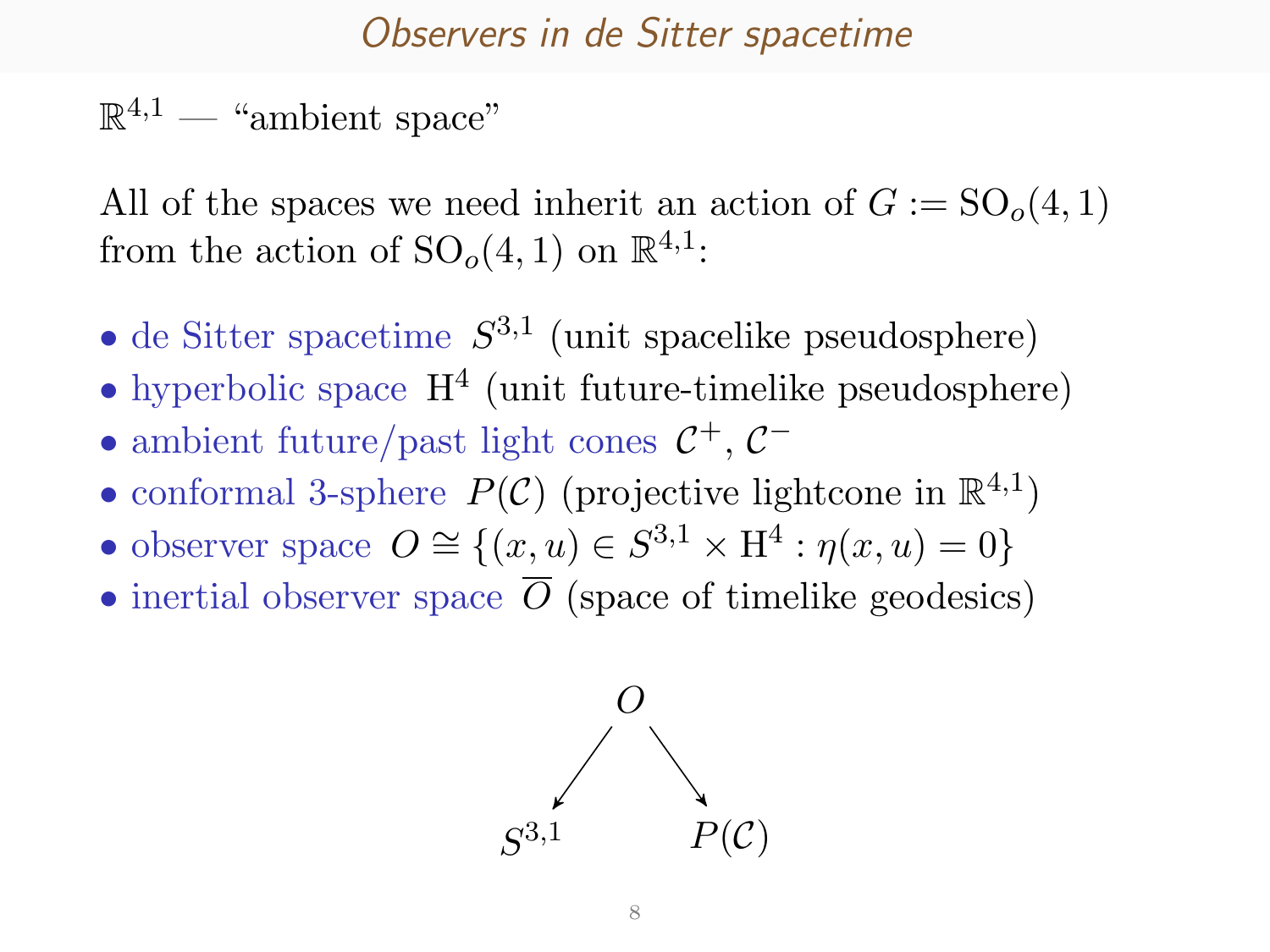### Mapping observer space to conformal space



An observer  $(x, u) \in O \subset S^{3,1} \times H^4$  has: asymptotic future  $[x + u]$  and asymptotic past  $[x - u]$ (notation:  $[v, \ldots] = \text{span}\{v, \ldots\}$ )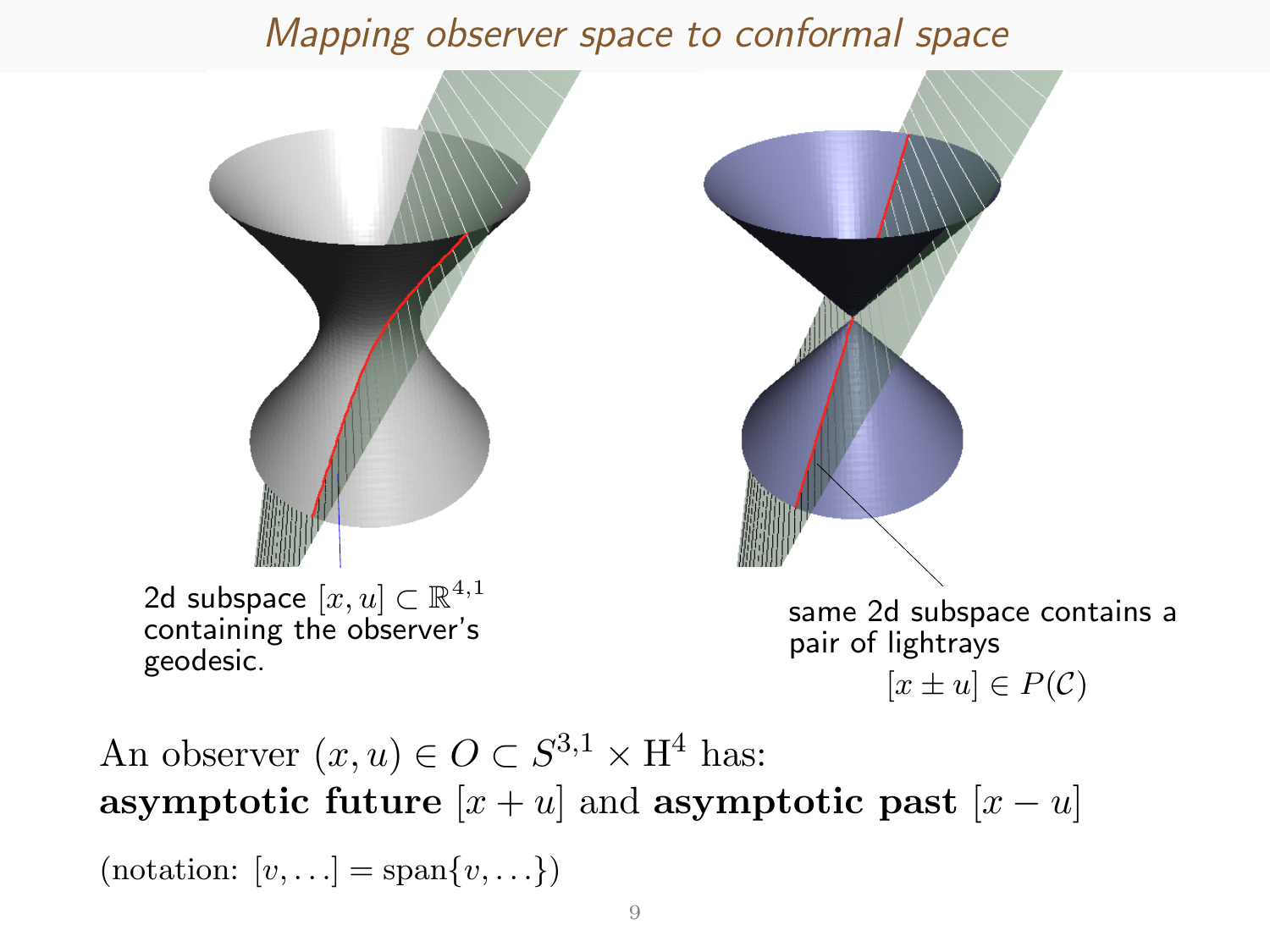### **Symmetries**

 $SO<sub>o</sub>(4, 1)$ -spaces and equivariant maps

... and stabilizer subgroups

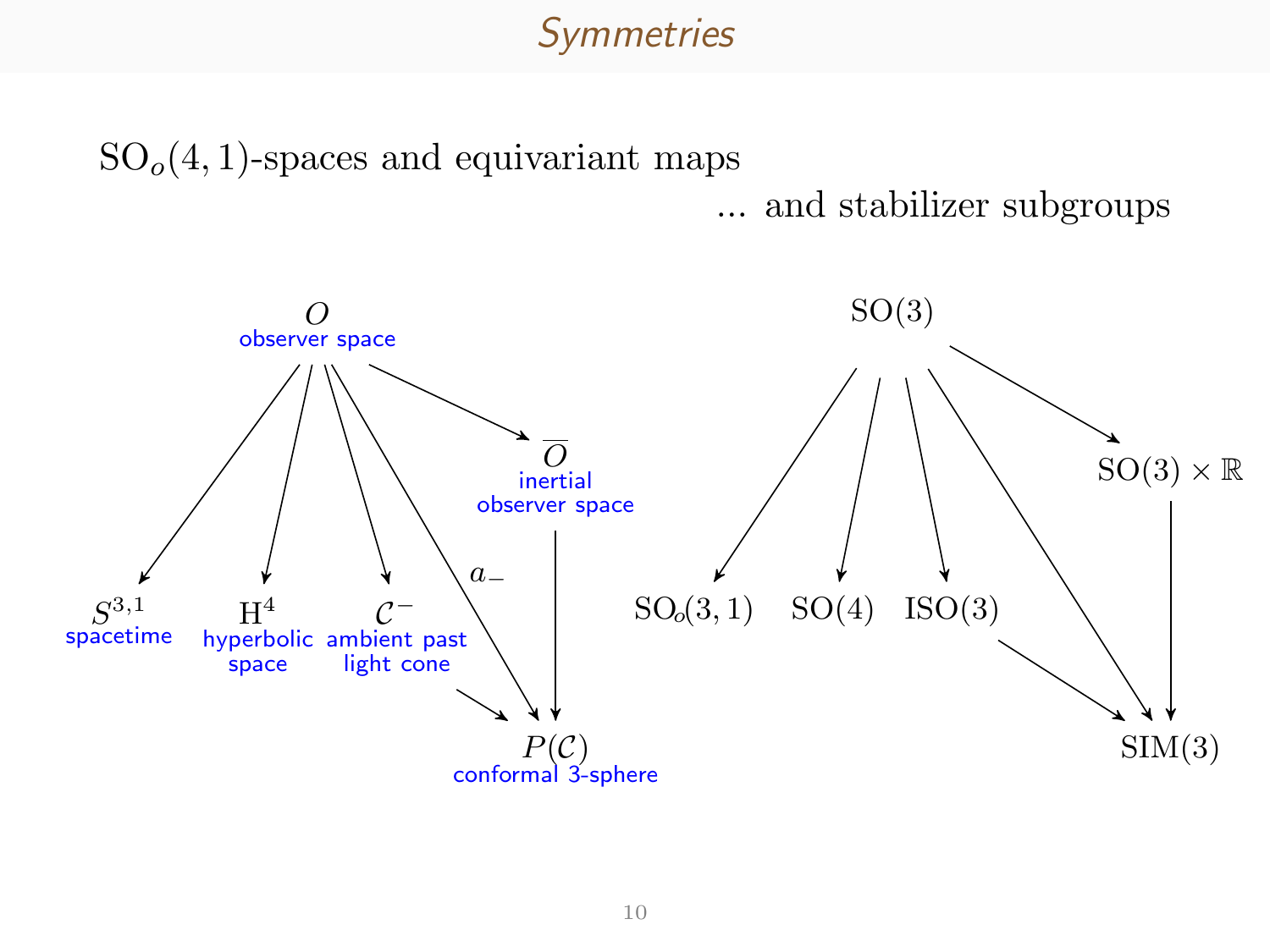## Observer space geometry from conformal space?

OK, fine, so conformal space is a quotient of observer space,  $but...$ 

Suppose we don't start out with spacetime.

Can we construct the de Sitter observer space O just from the conformal sphere? ...

And then, can we generalize this construction to other conformal geometries?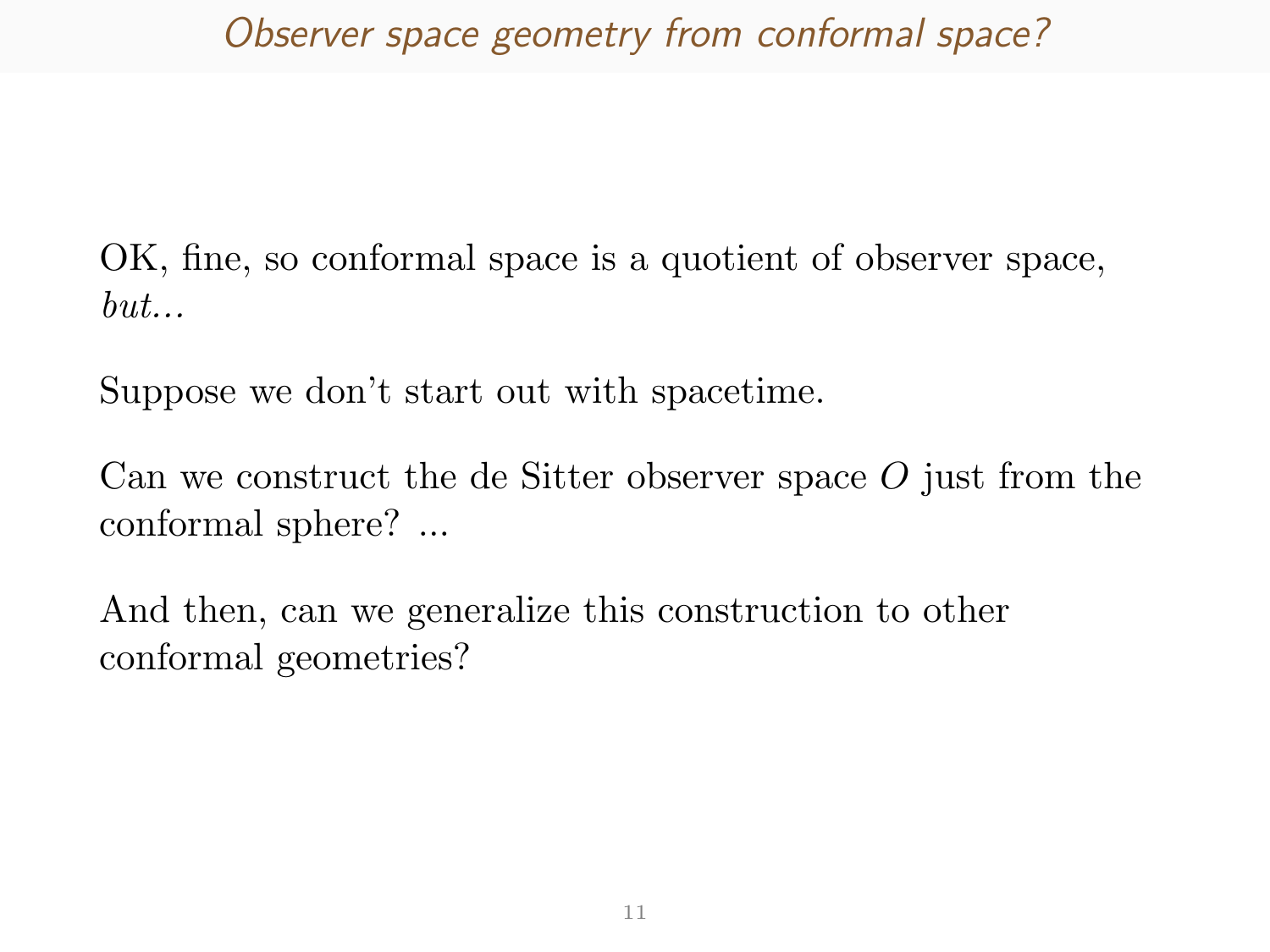Fiber of the map  $O \to P(C)$ 

For  $[v] \in P(\mathcal{C})$ , what are all observers  $(x, u)$  with  $[x - u] = [v]$ ? Answer:

All observers who share the same *past cosmological horizon*.



This whole *field of observers* corresponds to a point in  $P(\mathcal{C})$ .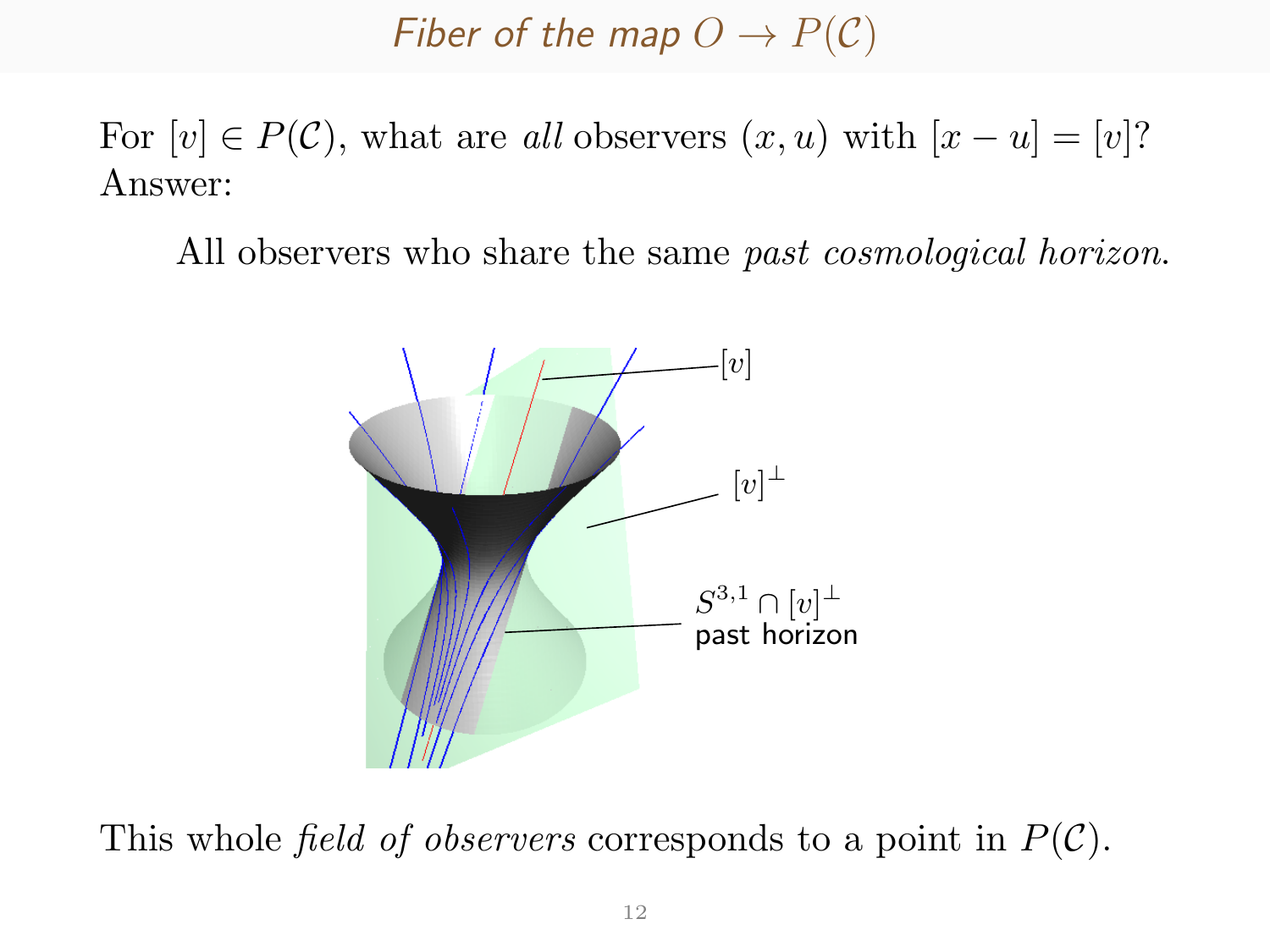### How to pick out one observer in the field

**Theorem:** If you know where you came from and where you're going, then you know who you are.

(More precisely: An *inertial observer* is uniquely determined by two distinct points in  $P(\mathcal{C})$ , the 'asymptotic past' and 'asymptotic future'.)



**Theorem:** The more you can see of the past, the older you are.

(More precisely: The time along an inertial observer's worldline is uniquely determined by a 2-sphere in  $P(\mathcal{C}), \ldots$ )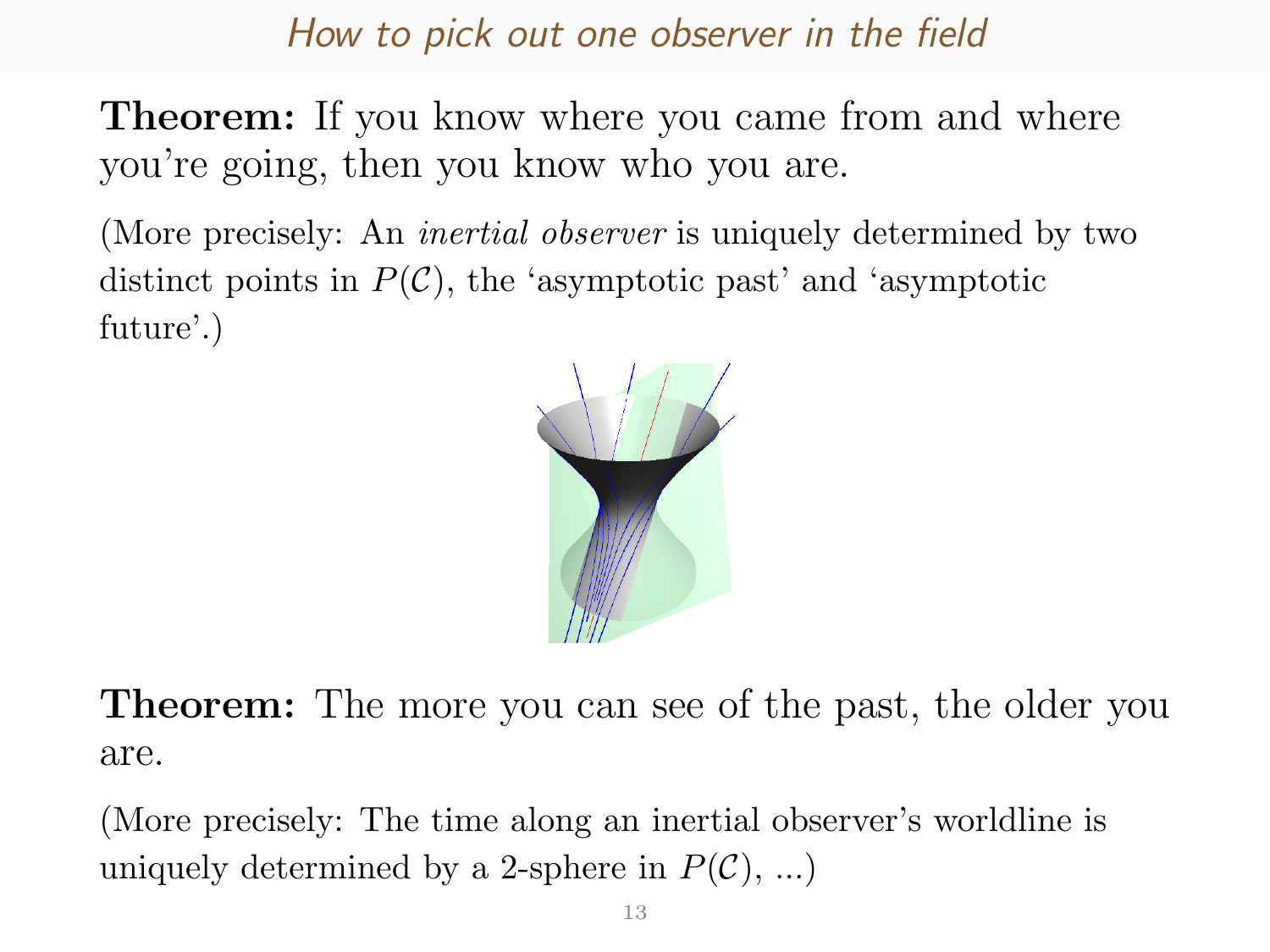#### Conformal picture of an observer



The conformal compactification of  $\mathbb{R}^3$  is  $S^3 \cong P(\mathcal{C})$ 

Conversely, choosing '0', ' $\infty$ ', and the 'unit sphere'  $S^2$  in  $P(\mathcal{C})$ makes  $P(\mathcal{C}) - \{\infty\}$  into a Euclidean vector space  $\cong \mathbb{R}^3$ .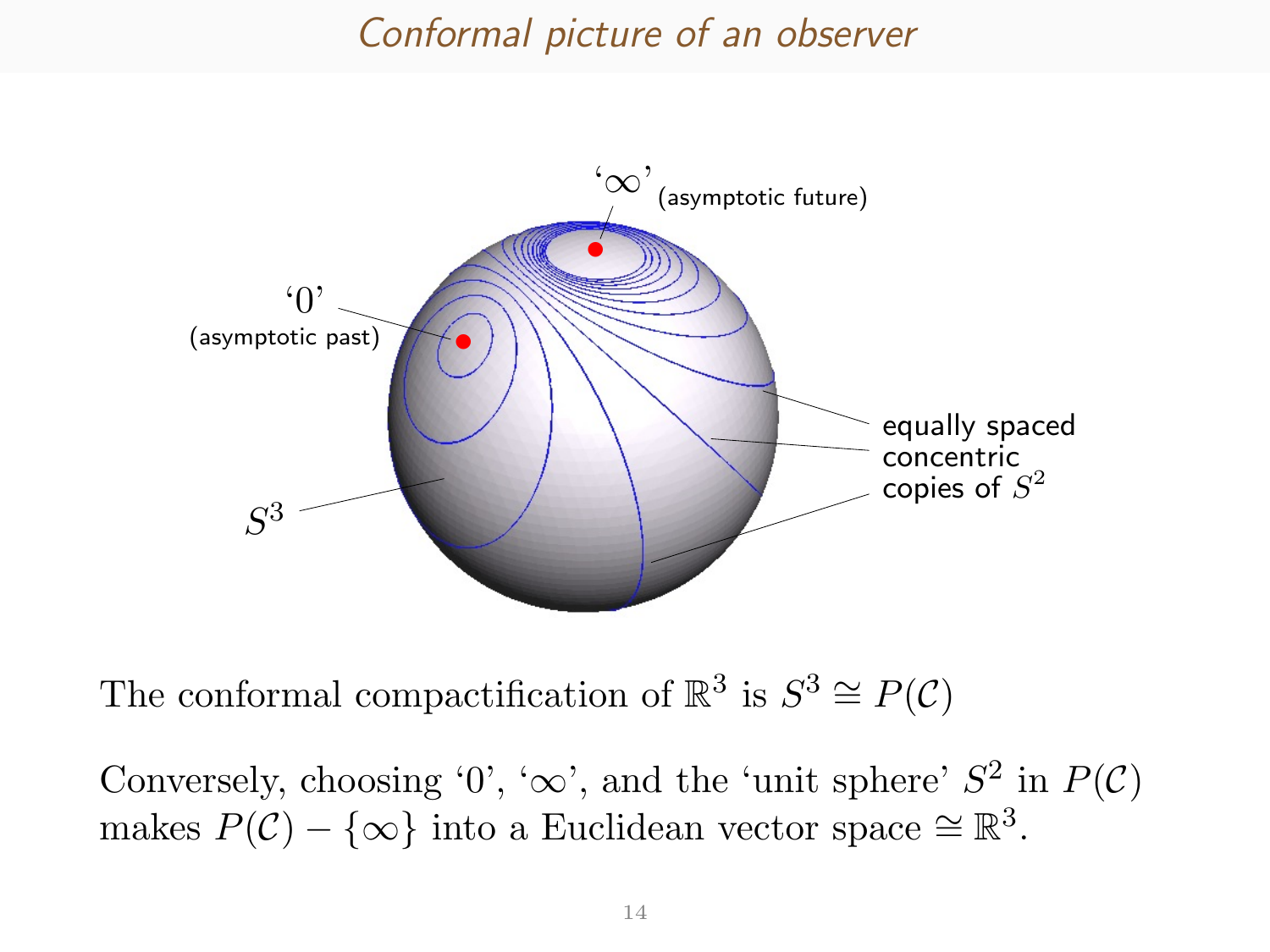### Dual pictures of de Sitter observer space

#### Theorem:

{observers in  $S^{3,1}$ }  $\cong$  {Euclidean de-compactifications of  $P(\mathcal{C})$ }

This isomorphism is *canonical* and  $SO<sub>o</sub>(4, 1)$ -equivariant.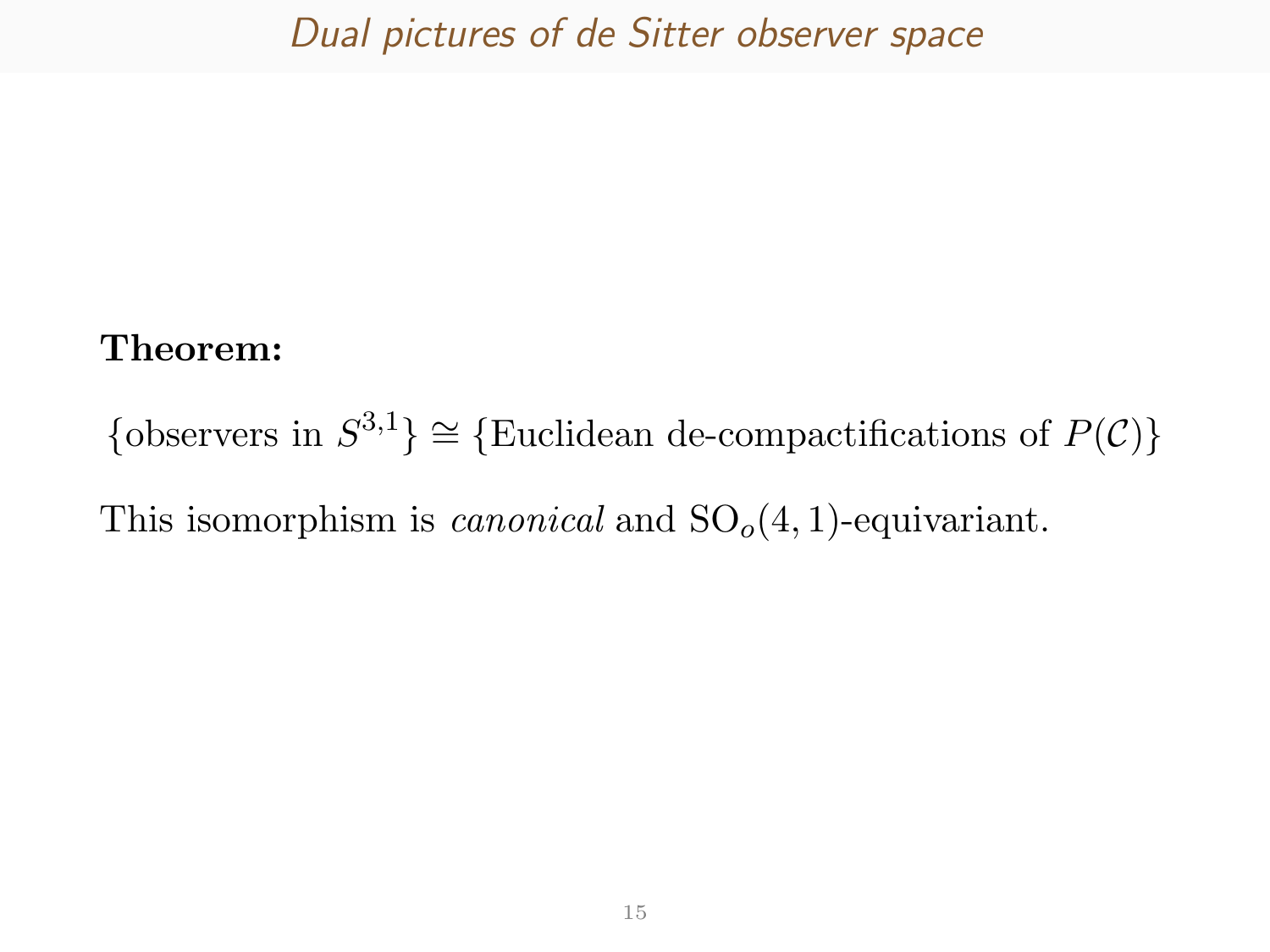#### Dual pictures of de Sitter observer space

Continuing in this way, we get...

Spacetime picture:

Conformal picture:

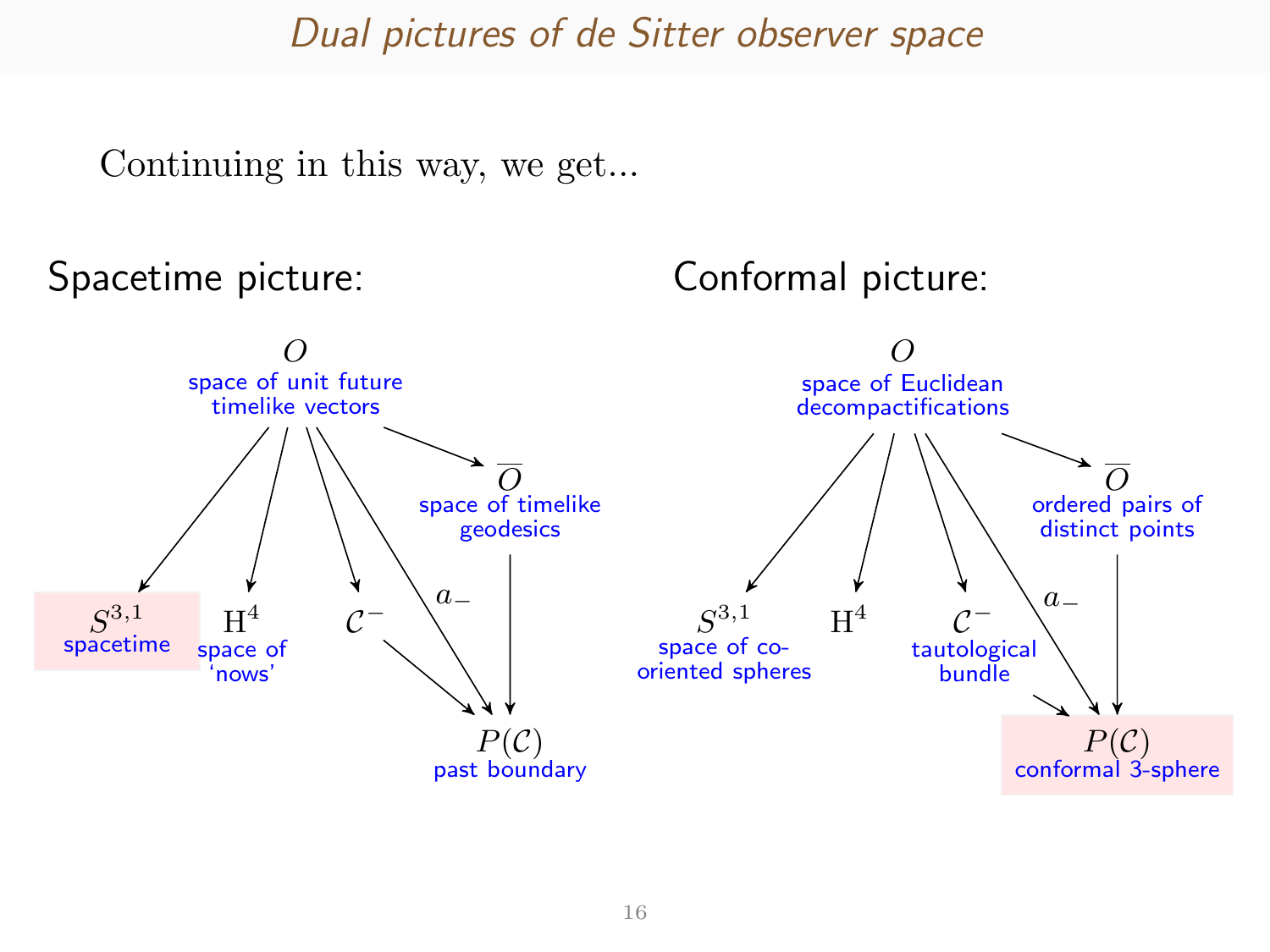### Local description

So far, an observer is very 'nonlocal': need two points in  $P(\mathcal{C})$ plus a sphere.

Fortunately, the Euclidean decompactification is determined entirely by local data on  $P(\mathcal{C})$ :

Theorem: The observer space of de Sitter spacetime is isomorphic as a G-space to the space of all transverse 3-planes in the tautological bundle over the conformal 3-sphere.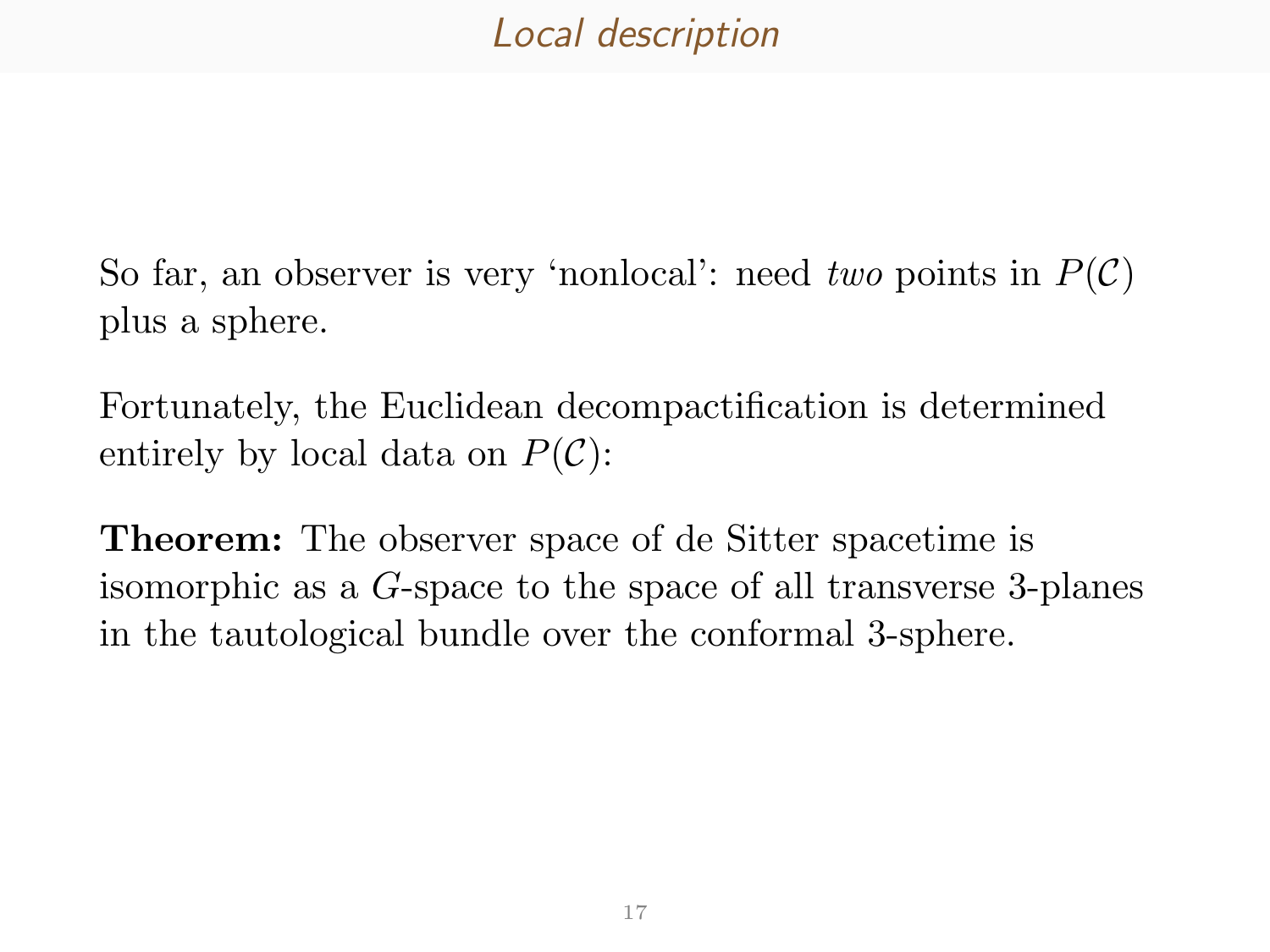## Main theorem

We can now write the theorem from the beginning more precisely:

#### Theorem:

- 1. A conformal geometry canonically determines an observer space geometry on the space of transverse 3-planes in the tautological bundle.
- 2. For the  $P(\mathcal{C})$ , this coincides with the observer space associated to  $S^{3,1}$ .

We can also write *integrability conditions* that allow reconstruction of conformal space from a general observer space geometry, analogous to the conditions for reconstruction of spacetime in [[1210.0019](http://arxiv.org/abs/1210.0019/)].

What do Cartan geometries actually look like? ...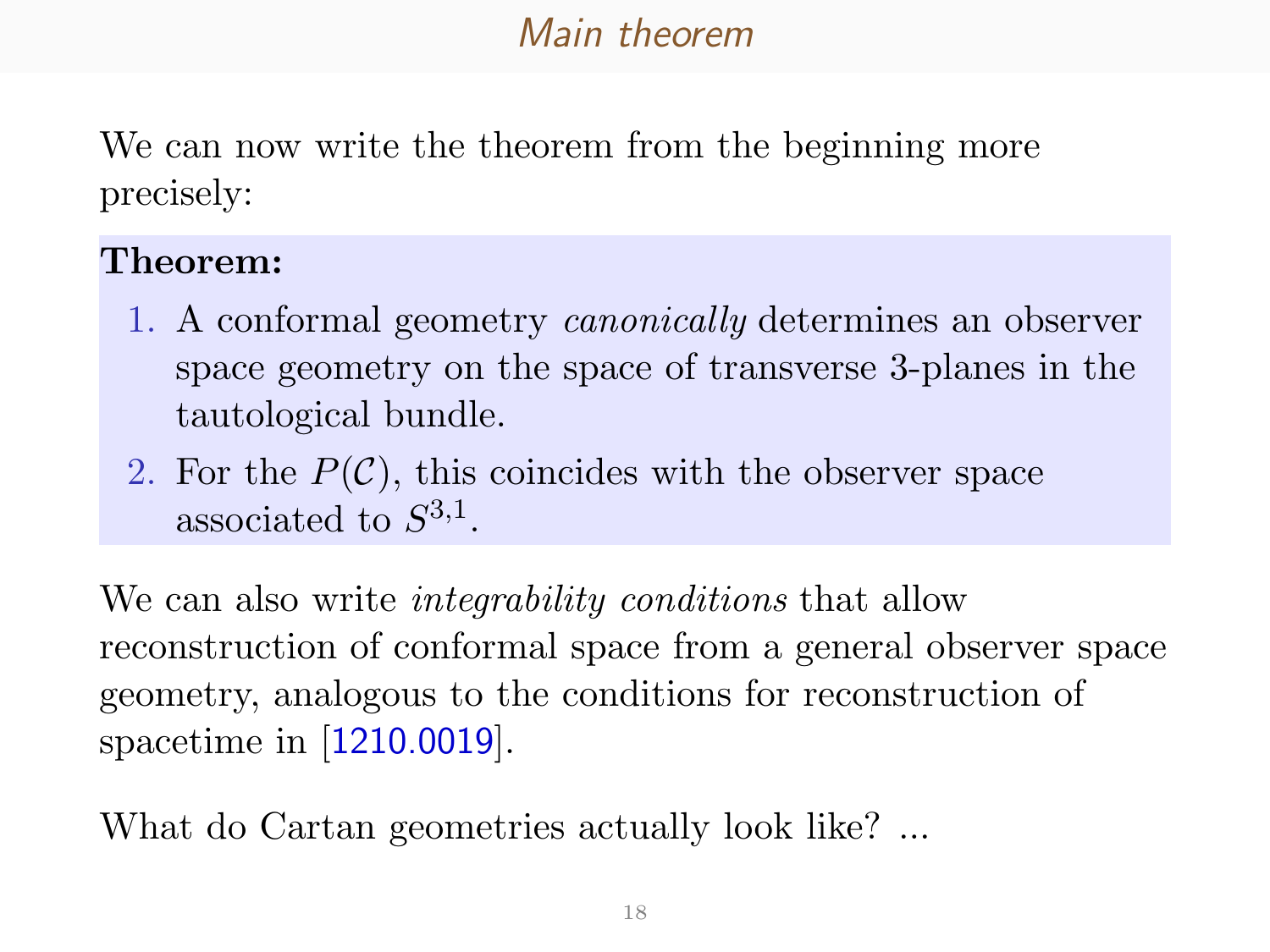#### Example: spacetime Cartan geometry

Cartan geometry modeled on  $G/H$  involves breaking  $G$ symmetry to  $H$  to split a connection into pieces....

Familiar example: MacDowell–Mansouri gravity:

$$
G = SO_o(4, 1)
$$
  $H = SO_o(3, 1)$ 

As reps of  $SO(3,1)$ :

$$
\Rightarrow \begin{array}{rcl}\n\mathfrak{so}(4,1) & \cong & \mathfrak{so}(3,1) & \oplus & \mathbb{R}^{3,1} \\
\implies & A & = & \omega + e \\
\text{spin conn.} & \text{coframe}\n\end{array}
$$

[[gr-qc/0611154](http://arxiv.org/abs/gr-qc/0611154/)]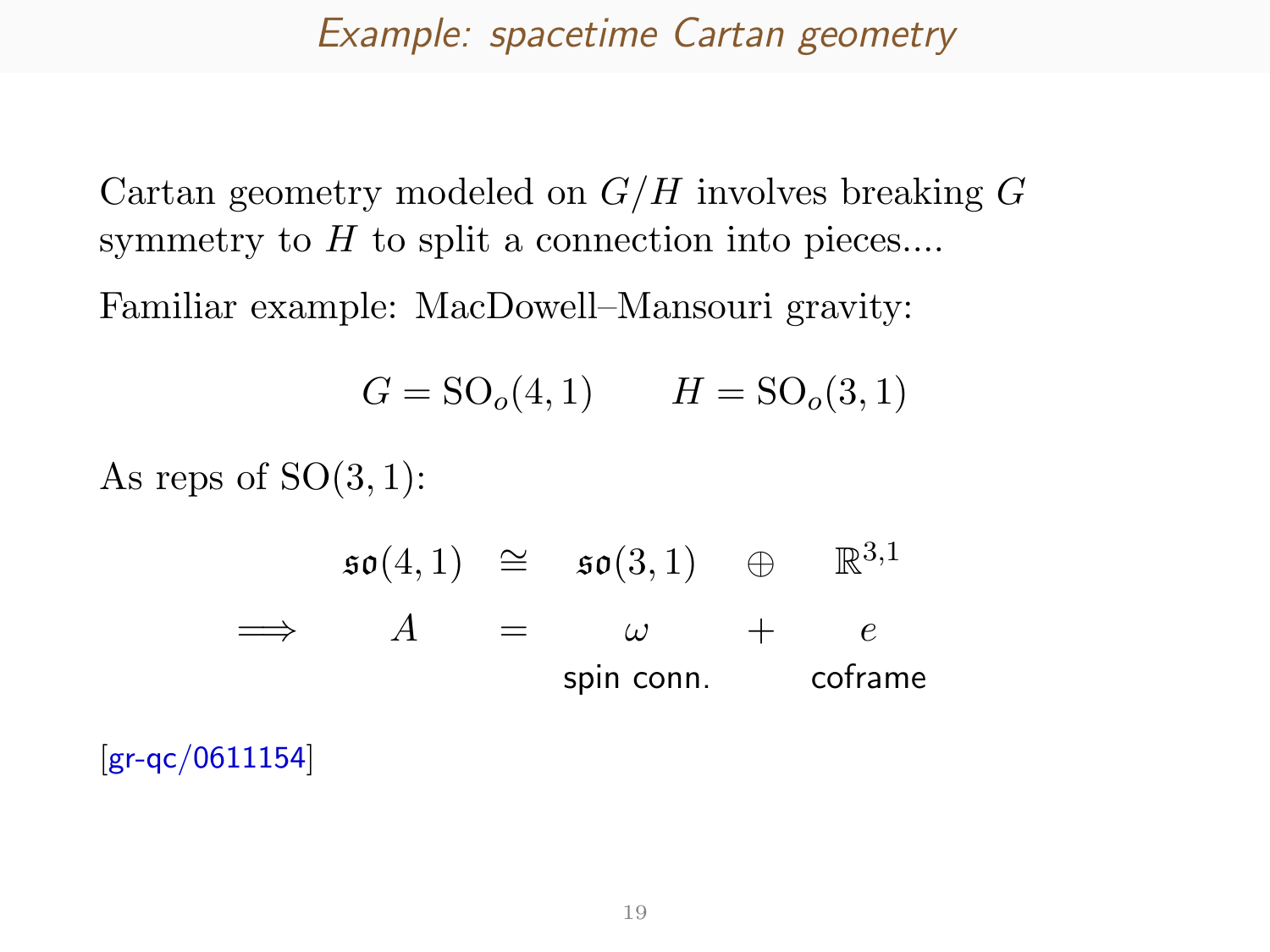#### Cartan geometry

[Observer s](http://arxiv.org/abs/1210.0019/)pace geometry is modeled on  $SO<sub>o</sub>(4,1)/SO(3)$ , so [1210.0019]



On the other hand, the dual 'holographic' picture of observers suggests a different splitting:



This splitting is a standard tool in *conformal* Cartan geometry. Here we interpret it terms of observer space geometry.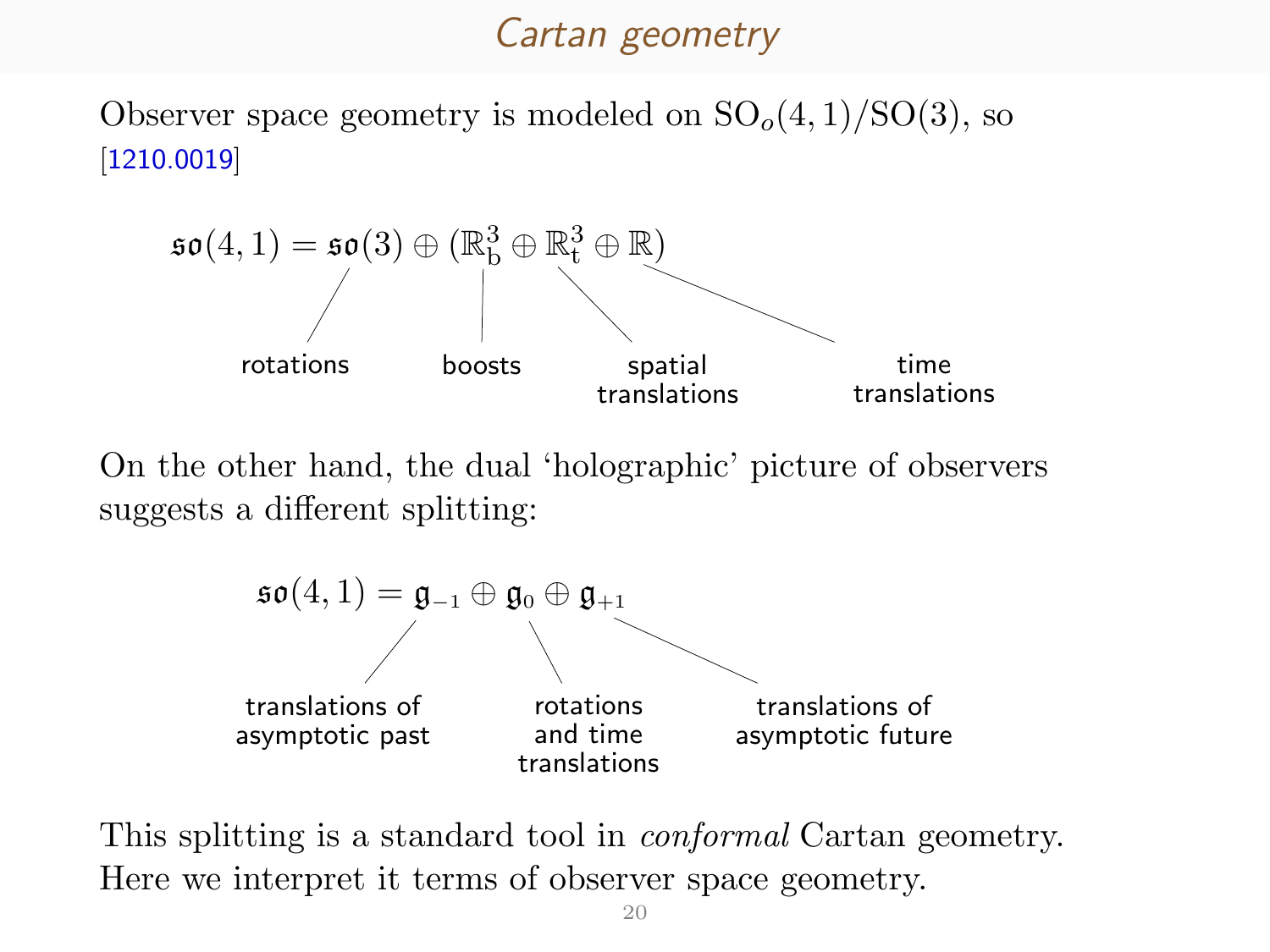### Cartan geometry

How are the two decompositions (and their geometric interpretations) related?

$$
\mathfrak{so}(4,1)=\mathfrak{so}(3)\oplus (\mathbb{R}^3_b\oplus\mathbb{R}^3_t\oplus\mathbb{R})
$$

$$
\left.\begin{array}{l} \mathfrak{z} \\ \mathfrak{t} \end{array} \oplus \mathbb{R} \right) \Big| \quad \left| \mathfrak{so}(4,1) = \mathfrak{g}_{-1} \oplus \mathfrak{g}_{0} \oplus \mathfrak{g}_{+1} \right|
$$

- $\mathfrak{so}(3)$  is the stabilizer of  $(x, u) \in O$
- $\mathfrak{g}_0 = \mathfrak{so}(3) \oplus \mathbb{R}$  (stabilizer of inertial observer)
- $\mathfrak{g}_{\pm 1} = \{(B, T) \in \mathbb{R}_{\rm b}^3 \oplus \mathbb{R}_{\rm t}^3 : B = \pm T\}$
- $\mathfrak{p} := \mathfrak{g}_0 \oplus \mathfrak{g}_{+1}$  is the stabilizer of  $[x u] \in P(\mathcal{C})$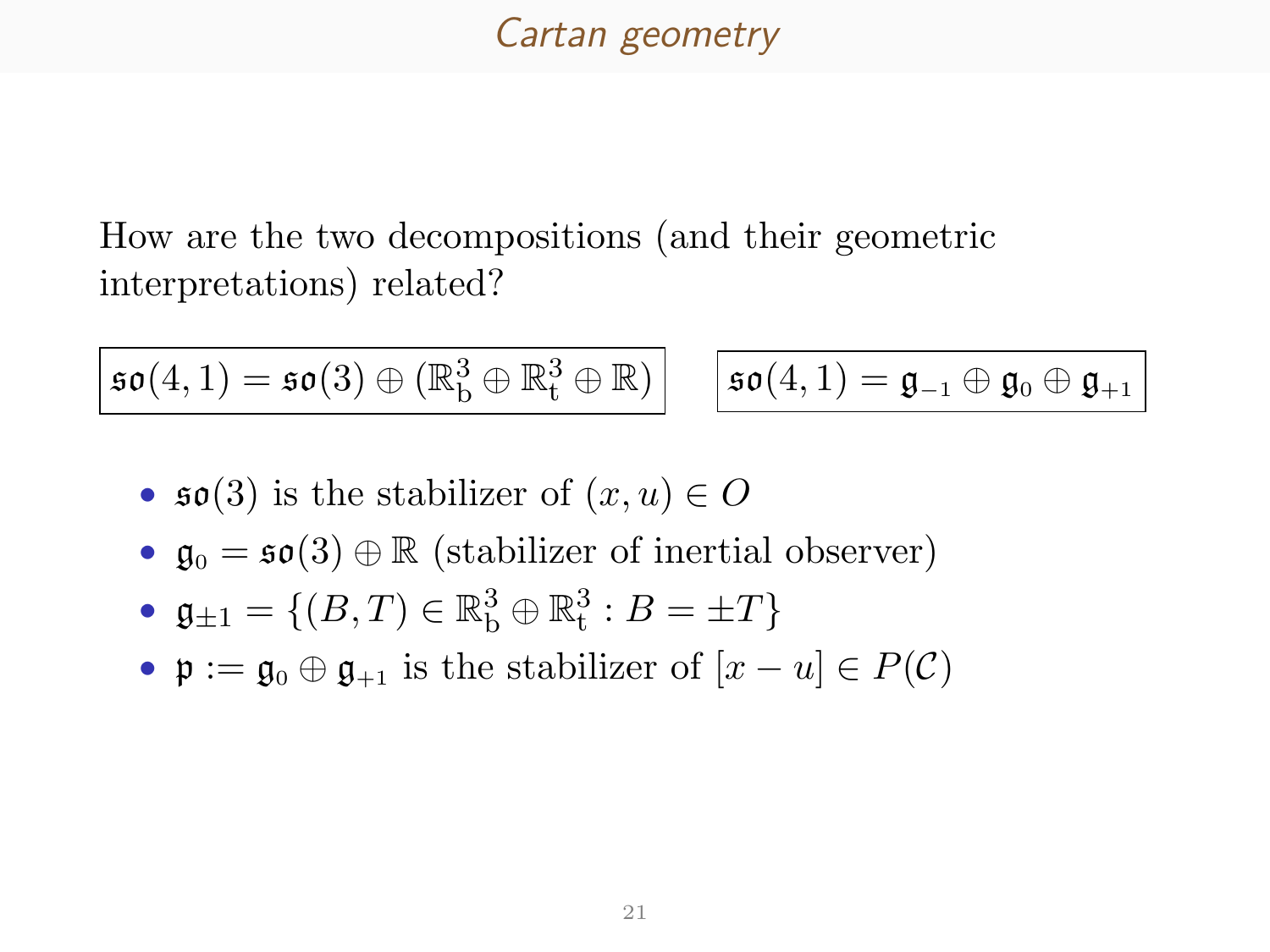### What's this got to do with "shape dynamics"?

- S. Gryb and F. Mercati, [1209.4858](http://arxiv.org/abs/1209.4858/):
	- 2+1 split of 3d gravity (Chern–Simons with  $G = SO<sub>o</sub>(3, 1)$ )
	- write the fields according to the split

$$
\mathfrak{so}(3,1) \cong \mathfrak{so}(2) \oplus (\mathbb{R}^2_b \oplus \mathbb{R}^2_t \oplus \mathbb{R})
$$

• take linear combinations of fields to reorganize them according to

$$
\mathfrak{so}(3,1)\cong \mathfrak{g}_{-1}\oplus \mathfrak{g}_0\oplus \mathfrak{g}_{+1}
$$

- interpret these fields as living on a 2-sphere, thus giving a conformal Cartan connection.
- show the result is *equivalent to shape dynamics* for 3d GR!

But the geometric meaning of this reorganization of fields is explained by observer space...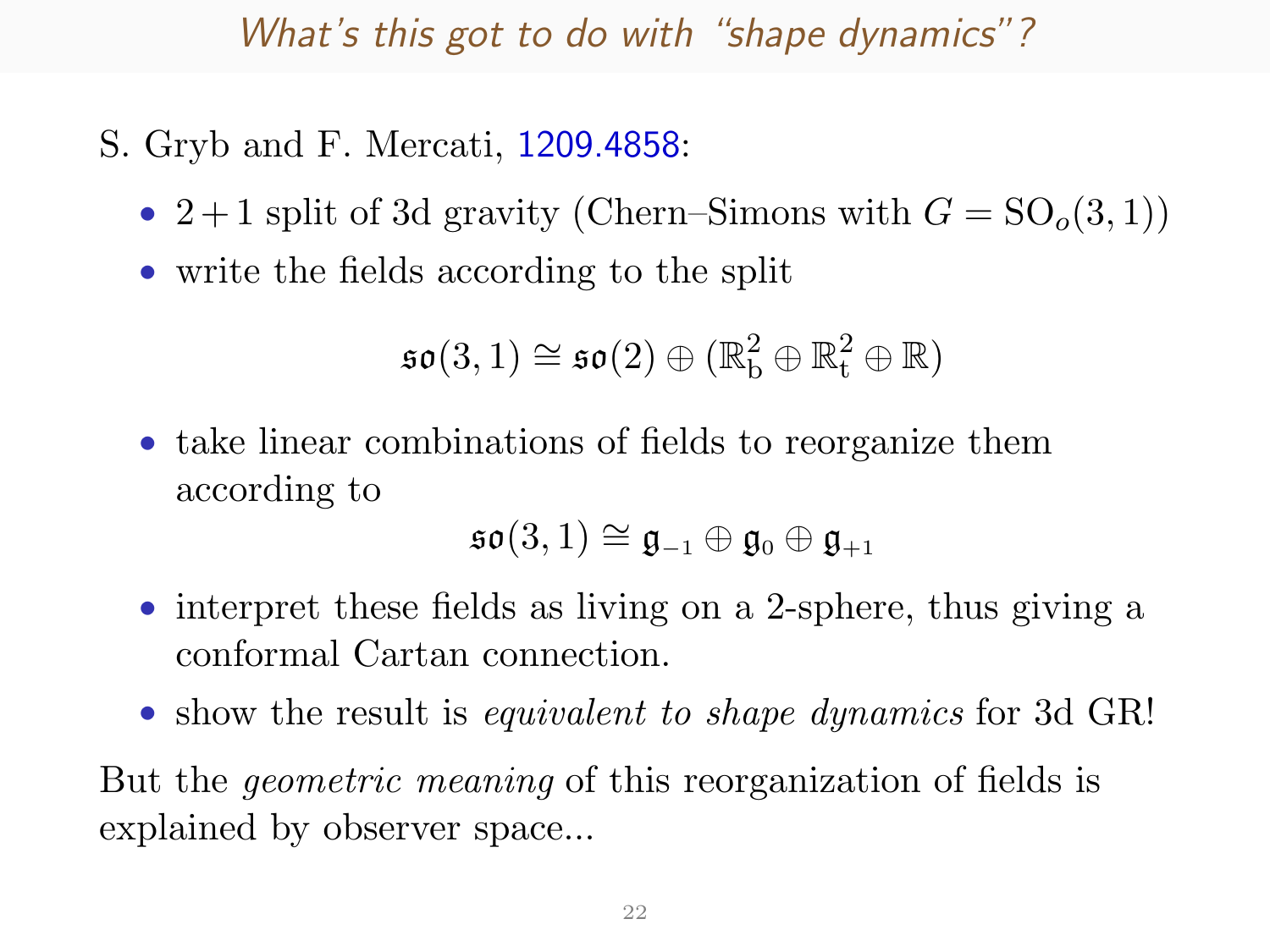What's this got to do with "shape dynamics"?

In particular:

The 2d conformal space in this theory is evidently *not* "space", but some nonlocal quotient of observer space. For 3d de Sitter spacetime, a *point* in this conformal space looks like this in spacetime:



So, is shape dynamics really is a theory of dynamical "spatial" conformal geometry?